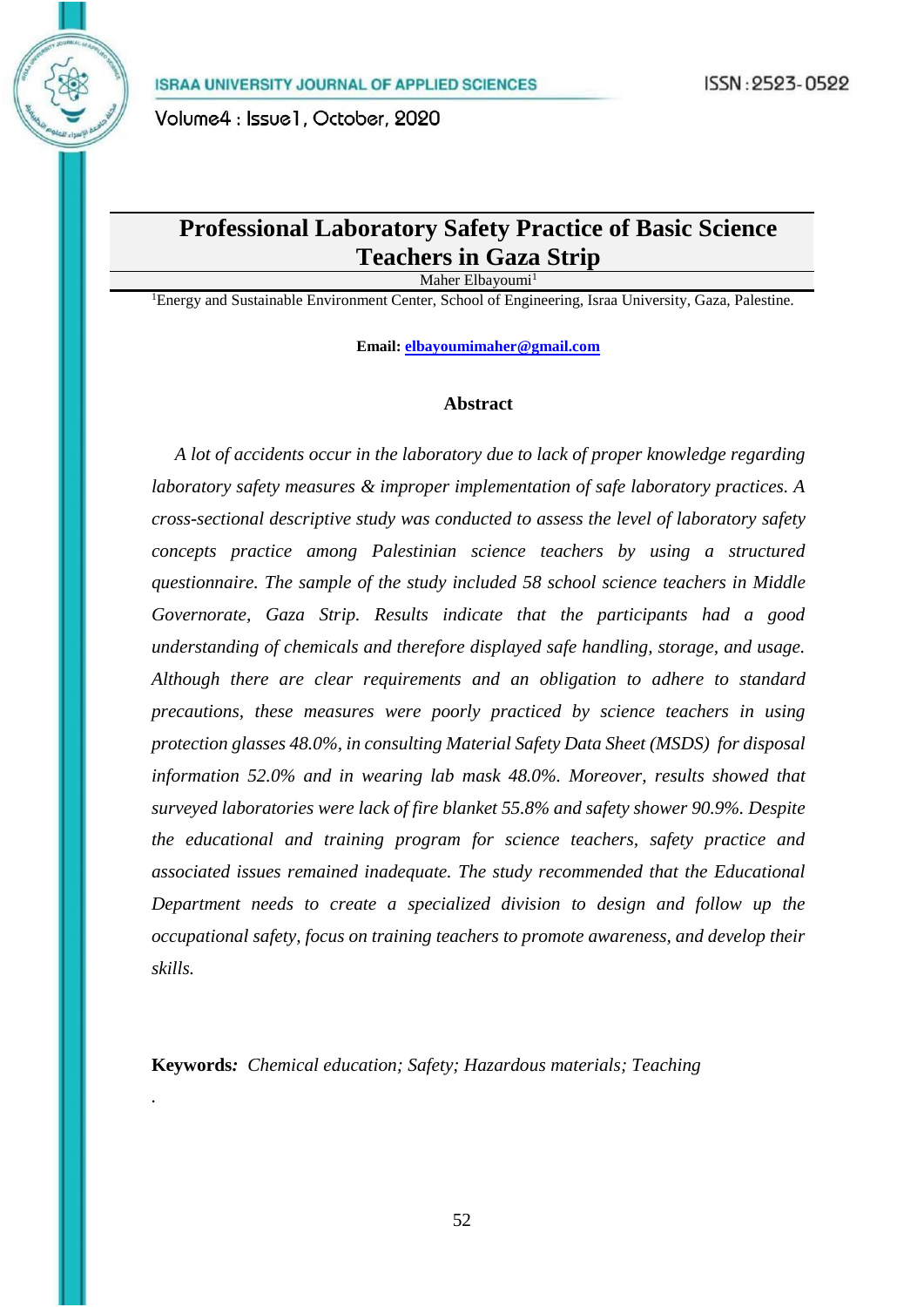## **Introduction**

Science is a way of discovering and questioning life and how those things work today, how they worked in the past, and how they are likely to work in the future [\(Kouzov](#page-14-0)  [& Pavlova, 2016\)](#page-14-0). The school science laboratory as a unique learning environment has been given a central and distinctive role in which students develop their understanding of scientific concepts, science inquiry skills, perceptions of science, enable collaborative social relationships as well as positive attitudes toward science and cognitive growth [\(Gunstone, 1991;](#page-14-1) [Lazarowitz & Tamir, 1994;](#page-14-2) [Lunetta, 1998\)](#page-14-3).

Interestingly, it has been found that studies that focus on science laboratories in the educational area mainly deal with the materials, methods, and technics. Unfortunately, there has been limited attention to safety issues (Akpullukcu & Cavas, 2017). The vast majority of school laboratories can be insecure for staff and students due to usage of chemicals that may be either themselves hazardous, or become hazardous because of some chemical reaction. It is necessary, therefore, to identify hazards, and assess and control potential risks, in order on the one hand to provide a safe working environment for employees, and on the other hand to prevent any potential damage to the wider environment (Malik et al., 2016).

Often, accidents occur due to misunderstanding or lack of proper knowledge to interpret the labelling of the chemicals [\(WHO, 2009;](#page-15-0) Wiediger & Hutchinson, 2002). Moreover, [Stephenson et al. \(2003\)](#page-14-4) study discovered that one third of science teachers did not have a written safety policy and did not receive adequate safety training. However, a critical factor that may lead to an accident, not as a result of restricted information but because a safety procedure turns into a daily practice, routine, and individuals relax their precautions. Laboratory safety is not simply the outcome of a strict adherence to regulations; it is also the result of an overall attitude and commitment [\(Versweyveld, 1999;](#page-15-1) [Walker, 1999\)](#page-15-2).

Handling chemical substances without proper precautions exposes the students and teachers to the risk of absorbing harmful amounts of chemicals through the skin. [Hagelberg and Dombrowski \(1987\)](#page-14-5) study found that over one-fifth of all science teachers in USA had a student suffer from a serious injury during the experiment activity, one requiring a physician's care at some time during their career. According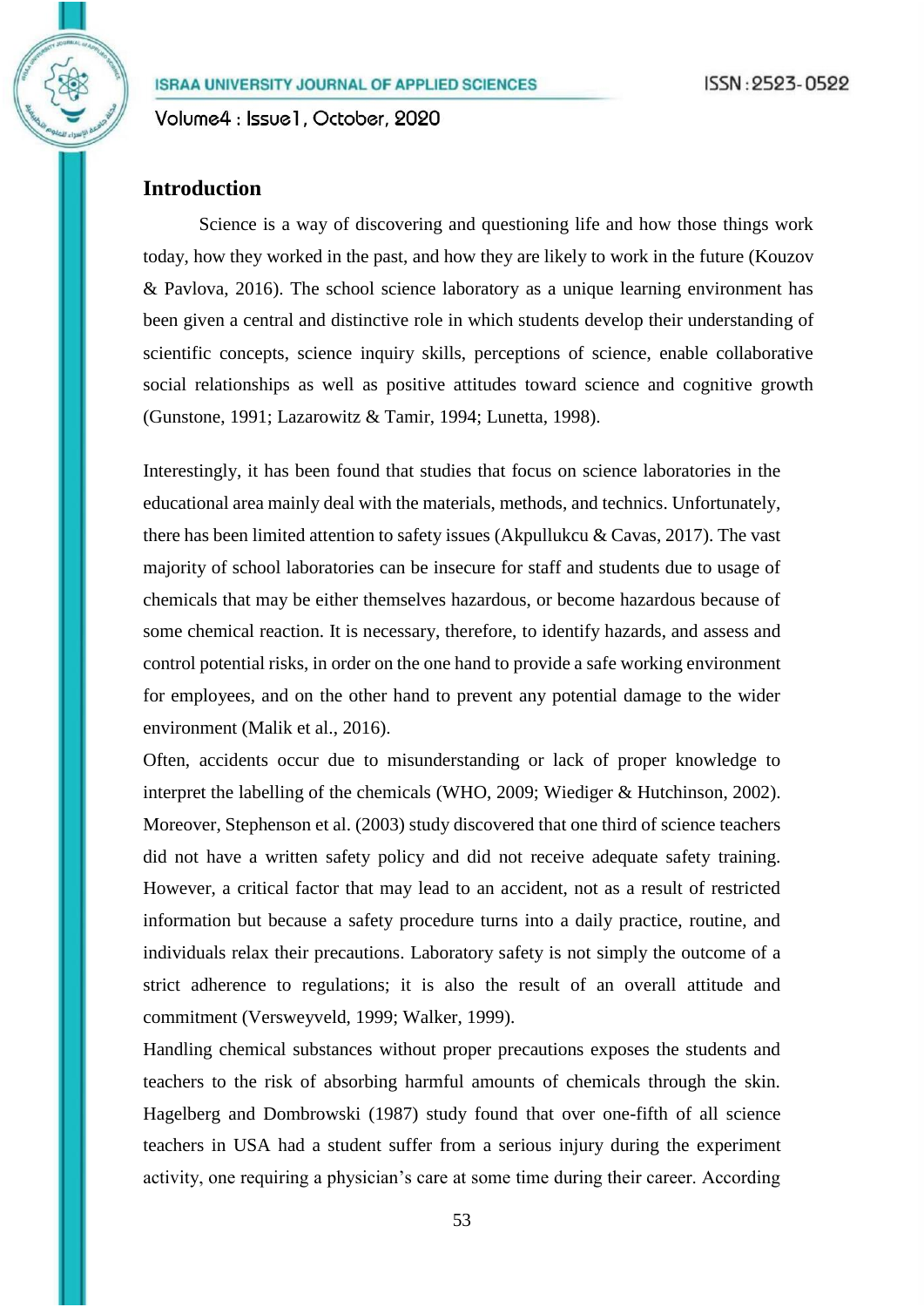Volume4: Issue1, October, 2020

to [Gerlovich et al. \(2001\)](#page-14-6) study, most the accidents and injuries that occurred in the laboratories are caused by the broken glassware and chemical exposure. Most accidents involve burns from handling hot objects, contact with corrosive chemicals, or cuts from broken glassware and from attempts to insert glass tubing into rubber stoppers [\(Gerlovich et al., 1998;](#page-14-6) [Ward & West, 1990\)](#page-15-3). Due to the misuse of the chemicals at schools levels teachers and students face a lot of problems regarding the health impact such as eye irritation, headache, dizziness, nausea and respiratory disorders [\(Collins et al., 2013;](#page-14-4) [Reisen & Brown, 2009\)](#page-15-4) .

During the lessons, teachers are planning the activities, providing careful directions before allowing students to attempt independent projects, protecting the health welfare and safety of their students, reporting all hazardous conditions, and being present in the laboratory to ensure adequate safety supervision [\(Olson & Loucks, 2000\)](#page-14-7).Thus, teachers does not share with their students just empirical data but their own vision and way to critically understand the facts that are considered. Students are very likely to develop favourable knowledge and skills towards the impact of chemicals in their personal and public lives if teachers have appropriate cognition, skills and behaviour when teaching about and handling chemicals in the course of teaching basic science [\(Joshua, 2004;](#page-14-8) [Peñas et al., 2006\)](#page-14-9).Thus, it is important to create an environment in which appropriate laboratory behaviour is maintained.

Excellence in teaching requires safe science investigations in the class room and laboratory. As teachers responsibilities include not only safety related with the science laboratories but also for every chemical or material they bring into or accept in their classroom. Important information about handling chemicals can be found in the Material Safety Data Sheet (MSDS) which is available for all chemicals. Thus, teachers must know what each is, what it can do, and how it should be stored. Teachers should be informed about all safety issues which include biological and animal hazards, blood-borne pathogens, chemicals, electrical safety, handling glassware, fire control, labelling, and eye and face protection (Akpullukcu & Cavas, 2017).

In Gaza strip, Palestine, the educational system has implemented several regulations and provided schools with fire exchanger and first aids equipment's. Therefore every school must has its own safety plan and school administration is required to report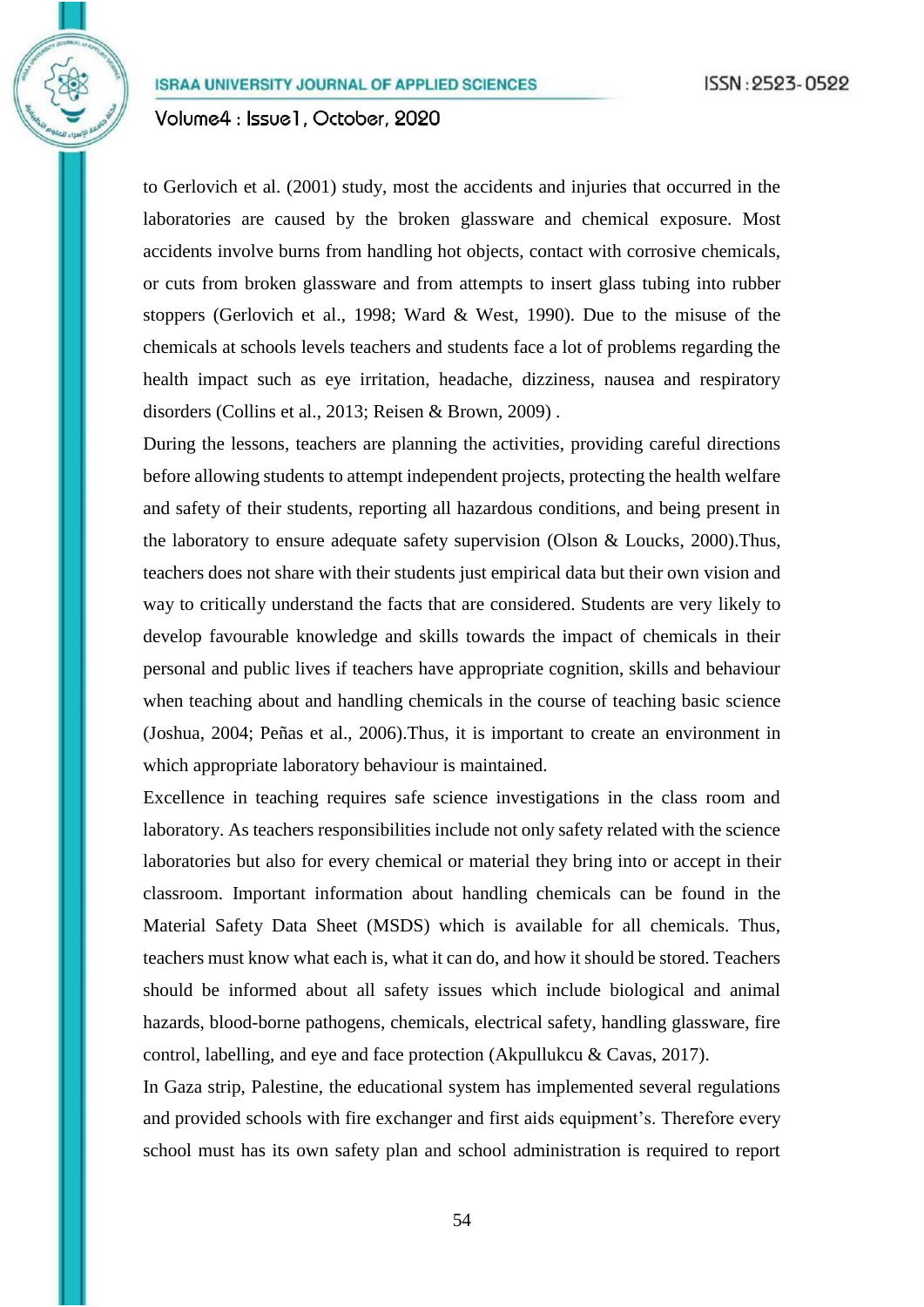about any type of accidents. As accidents may happen suddenly, the teacher should be well prepared in the front line of defence to prevent laboratory injuries for such cases. Therefore, it is important to have an understanding about science teachers' knowledge and understanding about laboratory safety responsibilities. So this present study was conducted to investigate the knowledge and practice of teachers regarding safety measures in laboratory.

## **1. Methods**

The researcher developed a two-part questionnaire adapted from the literature were developed. Part 1 of the questionnaire collected demographic data for all respondents. In Part 2 of the questionnaire respondents were asked about their knowledge and practice during their duties about laboratory safety and if they had access to various items of Personal Protective Equipment's (PPE) in their educational settings and whether they ever had the opportunity to use various safety engineered devices. To check the validity of the questionnaire, the questionnaire was distributed in March 2018 to a group of experts with different back grounds (Education and Science fields) and a pilot study consisting of 30 teacher was carried to measure the reliability of the questionnaire. The Alpha Cronbach (0.818) and the split-half techniques (0.868) results confirmed the reliability.

### **Study Sample:**

In Gaza Strip there are 531 science laboratories in both of Governmental and United Nations Relief and Works Agency for Palestine Refugees in the Near East (UNRWA) schools that serve 576951 students. In Middle Governorate, UNRWA operate 59 schools which have 37 science laboratory and serve 57263 students [\(MOE,](#page-14-4)  [2019\)](#page-14-4). The population of the study was all UNRWA schools science teachers (103) working in Middle Governorate in Gaza Strip. From a group of 103 teachers, 58 successfully completed the questionnaires (overall response rate 56.3 %).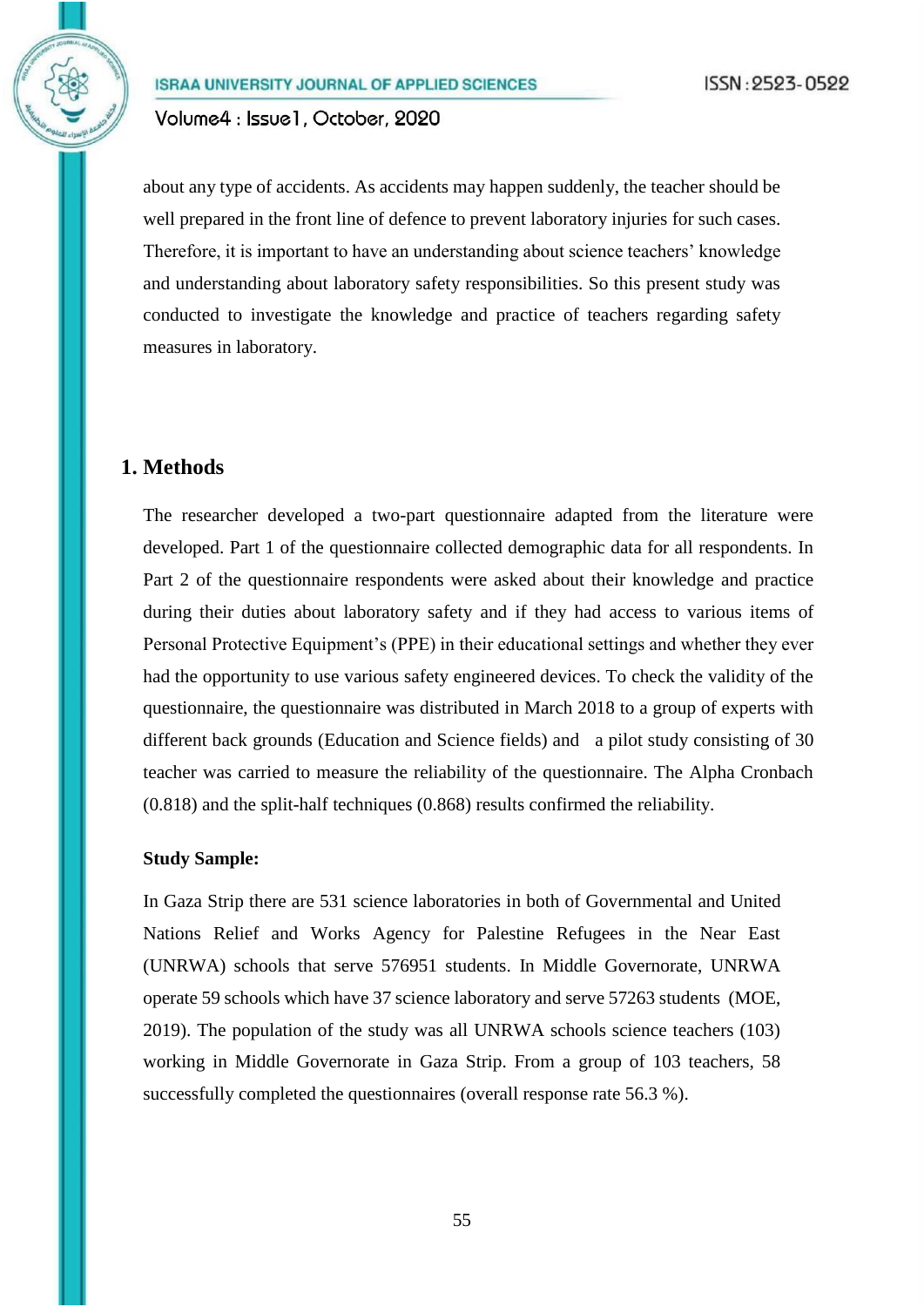## **Data Analysis:**

All the gathered data were classified and tabulated as per the nature of the data. Data were analyzed by using descriptive and inferential statistics i.e. percentages and ANOVA and t-Tests through the SPSS Version 21.

## **2. Results and Discussion**

### **1- Demographic characteristics of science teachers**

There were 29 male teachers (50 %), and 29 female teachers (50 %). Most of the respondents have teaching experiences from 6-15 years in the field with rate (60%) as shown in Table 1.

| <b>Variable</b>                   |                                                    | <b>Number</b> | Percentage<br>$\frac{6}{9}$ |  |
|-----------------------------------|----------------------------------------------------|---------------|-----------------------------|--|
|                                   | Male                                               | 29            | 50.0                        |  |
| <b>Gender</b>                     | Female<br>Teacher<br>Lab supervisor<br>$1-5$ years | 29            | 50.0                        |  |
|                                   |                                                    | 49            | 84.5                        |  |
| <b>Job Description</b>            | Q                                                  |               | 15.5                        |  |
|                                   |                                                    | 16            | 28                          |  |
| <b>Experience</b><br><b>Years</b> | 6-15 years                                         | 35            | 60                          |  |
|                                   | More than 16 years                                 |               | 12                          |  |

#### **Table 1: Demographic characteristics of science teachers**

### **2- Level of safety practice for up keeping of laboratory and equipment**

The results of practice about various aspects of up keeping of laboratory and equipment indicated that 95.4% of the respondents notified the administration in writing if a hazardous or possibly hazardous condition (e.g., malfunctioning safety equipment or chemical hazard) was identified in the laboratory. The high commitments among teachers is due to the restricted safety policy that established in UNRWA schools. In addition to that 83.1% of respondents indicated that the inspections of presence and validity of safety and first aid equipment were conducted regularly as requested by the schools administration as shown in Table 2. However, 48.0% of respondents wear mask before doing experiment activities inside the laboratory and 41.8 % wear shoes that don't cover part of my feet (sandal) while I'm doing experiments in the lab.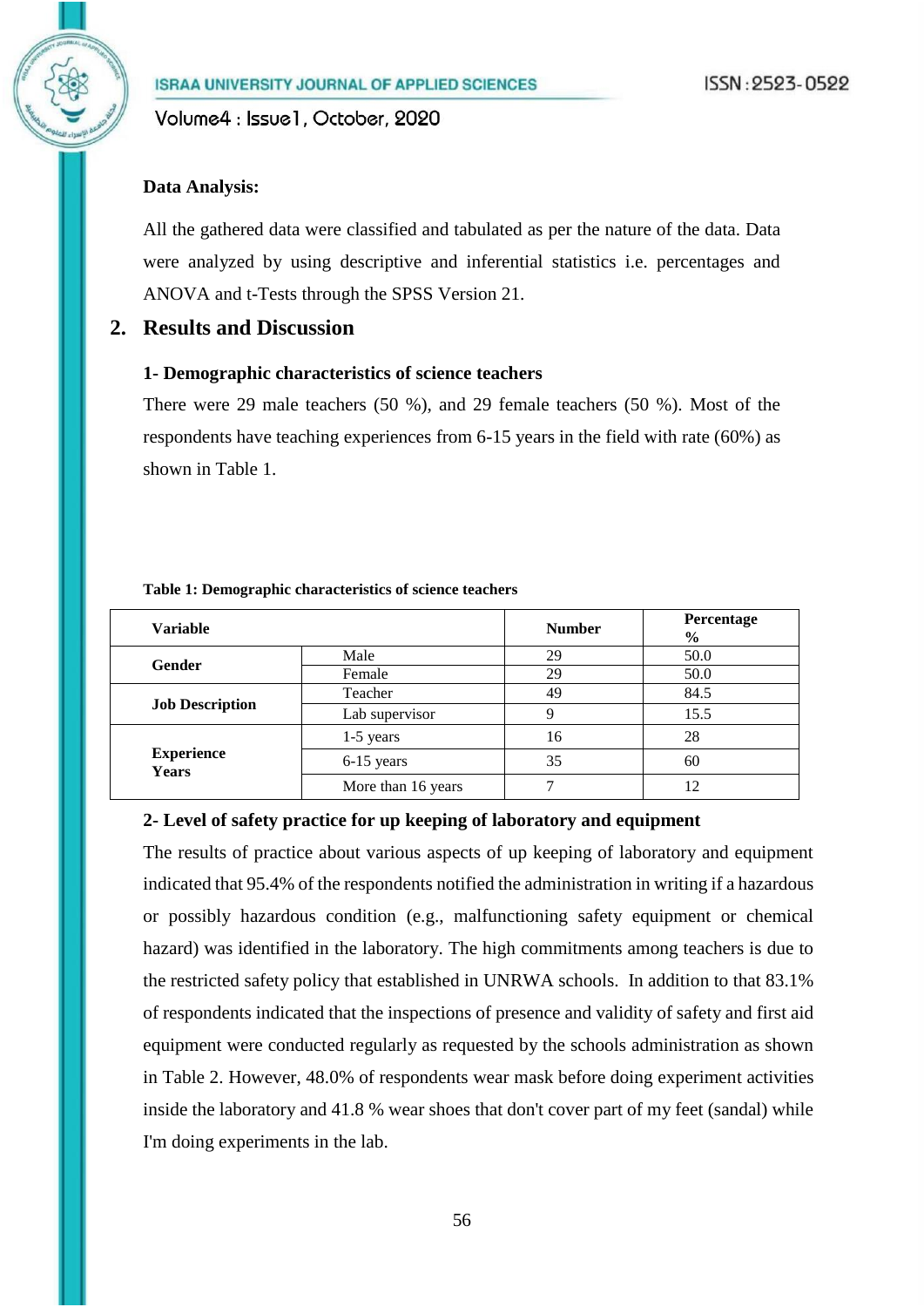# Volume4 : Issue1, October, 2020

## **Table 2: Level of safety practice for up keeping of laboratory and equipment**

| <b>Questions</b>            | Mean | <b>Standard</b><br><b>Deviation</b> | Parentage<br>$\frac{0}{0}$ | t-test  | <b>Sig</b>   | <b>Rank</b>    |
|-----------------------------|------|-------------------------------------|----------------------------|---------|--------------|----------------|
| I inform the                | 4.74 | 0.52                                | 95.4                       | 29.66   | .001         | 1              |
| administratio               |      |                                     |                            |         |              |                |
| n about                     |      |                                     |                            |         |              |                |
| hazardous                   |      |                                     |                            |         |              |                |
| condition if it             |      |                                     |                            |         |              |                |
| was identified              |      |                                     |                            |         |              |                |
| in the                      |      |                                     |                            |         |              |                |
| laboratory                  |      |                                     |                            |         |              |                |
| I inspect the               | 4.16 | 1.09                                | 83.1                       | 10.05   | .001         | $\sqrt{2}$     |
| validity of                 |      |                                     |                            |         |              |                |
| safety and                  |      |                                     |                            |         |              |                |
| first aid                   |      |                                     |                            |         |              |                |
| equipment                   |      |                                     |                            |         |              |                |
| regularly                   |      |                                     |                            |         |              |                |
| I wear a                    | 3.31 | 1.32                                | 66.2                       | 2.23    | .028         | $\overline{3}$ |
| laboratory                  |      |                                     |                            |         |              |                |
| coat to                     |      |                                     |                            |         |              |                |
| protect my                  |      |                                     |                            |         |              |                |
| clothes                     |      |                                     |                            |         |              |                |
| during lab                  |      |                                     |                            |         |              |                |
| activities                  |      |                                     |                            |         |              |                |
| I wear                      | 2.40 | 1.28                                | 48.0                       | $-4.42$ | .001         | $\overline{5}$ |
| protection                  |      |                                     |                            |         |              |                |
| glasses when                |      |                                     |                            |         |              |                |
| using                       |      |                                     |                            |         |              |                |
| chemicals                   |      |                                     |                            |         |              |                |
| I wear gloves               | 2.89 | 1.29                                | 57.8                       | $-0.86$ | .394         | $\overline{4}$ |
| when using                  |      |                                     |                            |         |              |                |
| chemicals                   |      |                                     |                            |         |              |                |
| I wear mask                 | 2.40 | 1.28                                | 48.0                       | $-4.42$ | .001         | $\overline{5}$ |
| before doing                |      |                                     |                            |         |              |                |
| experiment                  |      |                                     |                            |         |              |                |
| activities<br>inside the    |      |                                     |                            |         |              |                |
|                             |      |                                     |                            |         |              |                |
| laboratory.<br>I wear shoes | 2.09 | 1.26                                | 41.8                       | $-6.81$ | .001         | $\sqrt{6}$     |
| that don't                  |      |                                     |                            |         |              |                |
| cover part of               |      |                                     |                            |         |              |                |
| my feet                     |      |                                     |                            |         |              |                |
| (sandal)                    |      |                                     |                            |         |              |                |
| while I'm                   |      |                                     |                            |         |              |                |
| doing                       |      |                                     |                            |         |              |                |
| experiments                 |      |                                     |                            |         |              |                |
| in the lab                  |      |                                     |                            |         |              |                |
| I use the                   | 1.88 | 1.28                                | 37.6                       | $-8.27$ | .001         | $\tau$         |
| pipette to                  |      |                                     |                            |         |              |                |
| draw samples                |      |                                     |                            |         |              |                |
| of chemicals                |      |                                     |                            |         |              |                |
| by mouth                    |      |                                     |                            |         |              |                |
| Whole                       | 2.98 | 1.17                                | 59.73                      | 8.34    | $0.05\,$     |                |
| domain                      |      |                                     |                            |         | $\mathbf{1}$ |                |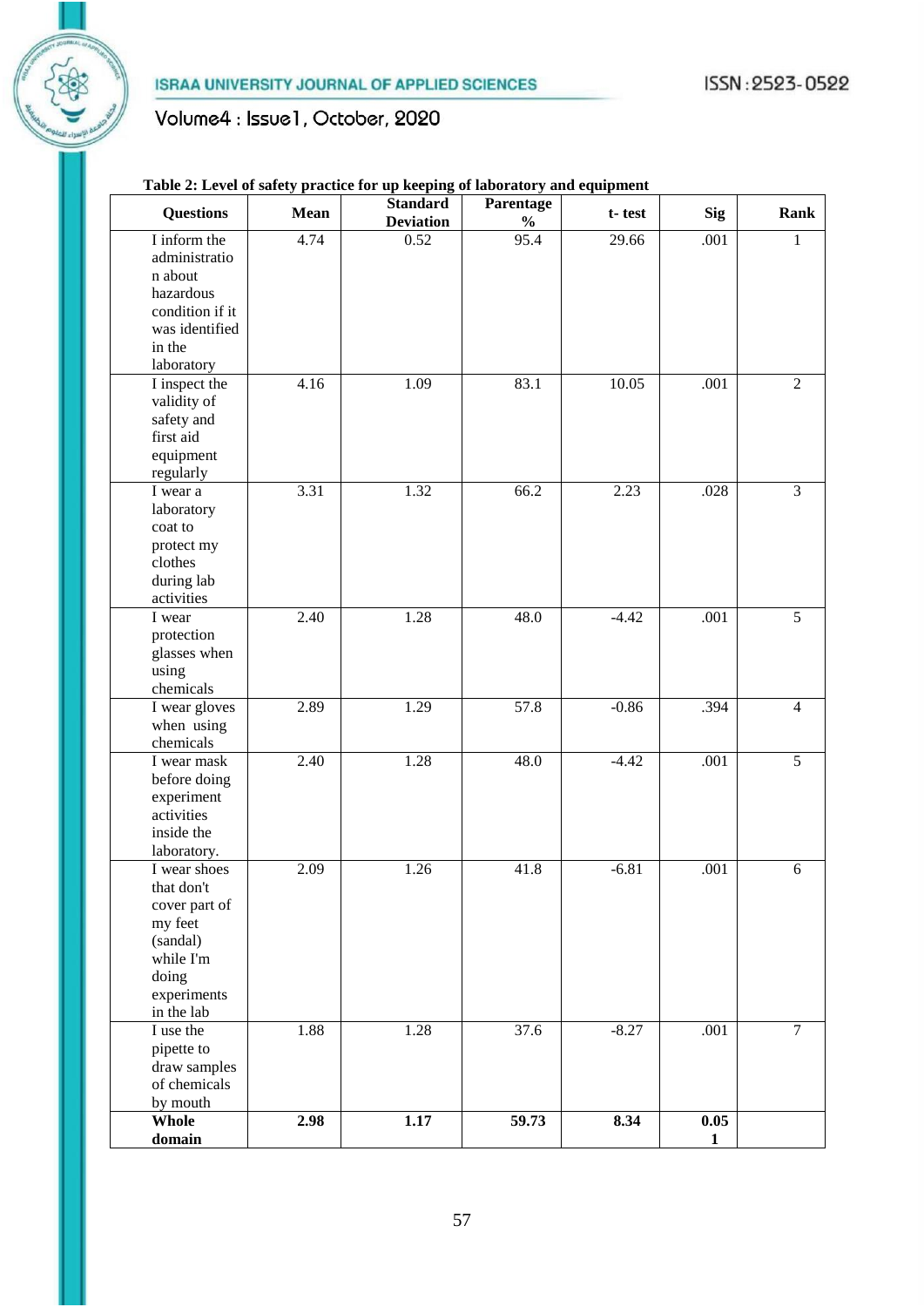Volume4: Issue1, October, 2020

## **3- Safety and Emergency Procedures**

Personal protective equipment (PPE) is an important component in hazard control strategies. With regard to respondents' practice toward using PPE, about 66.2% wore laboratory coat and 57.8% wore gloves when dealing with chemicals and lab activities. The observation showed good compliance to use PPE such as wearing gloves and lab coat. However, poor compliance of using other PPE were common among respondent teachers. 48.0% of respondent only reported that they used protection glasses wore mask before doing experiment activities. Moreover, 41.8% teachers reported that they wore shoes that did not cover part of their feet (sandal) and 37.6% of them used the pipette to draw samples of chemicals by their mouth. In this study, all teacher received training about standard precautions. Hence, much work needs to be carried out to educate them on the need for standard precautions and to ensure that adherence to standard precautions is monitored. According to literatures, the degree of compliance with some basic standard precautions by workers was monitored. The researchers concluded that one of the factors that can contribute to noncompliance is time limitation — staff having to work in a hurry because shifts follow each other closely [\(Arenas et al., 2005;](#page-14-10) [El-Enein & El Mahdy, 2011\)](#page-14-11).

Respondents were asked about laboratory safety components and their duties regarding safety rules, evacuation plan and first aid knowledge as shown in Table 3. On average 87.9% of respondent teachers reported that they mentioned safety precautions and devoted part of the class period to safety or tested students on safety. This is considered as one of the teachers obligations toward students to instruct their students in the basic safety practices required in science laboratories and in the basic principles of health hazards that are found in school science laboratories ( Brundage & Palassis 2006) .

When those respondents were questioned further about availability of warnings of biological and chemical hazards signs 72.9% knew about it. It was also found that 77.1% knew special procedures for dealing with toxic and dangerous chemicals. Furthermore, 87.4% of the respondents had access to the first aid kit and conducted appropriate safety and evacuation drills on a regular basis. The safety inspection by the schools administration regarding the safe use of chemicals is one of the obligation policies in UNRWA schools in Gaza Strip. The result of this study is in contrast of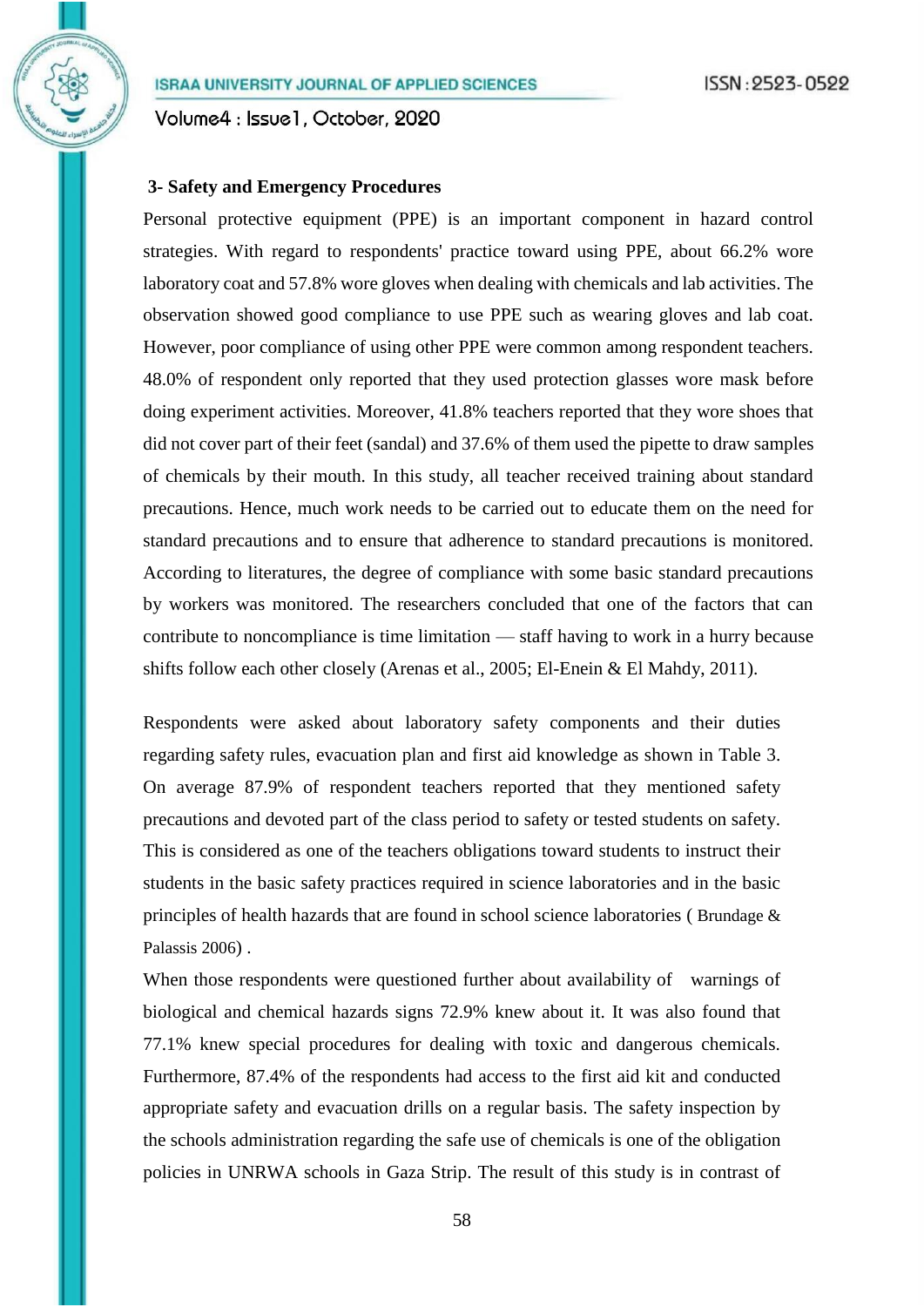[Gerlovich et](#page-14-6) al. (2001) study which revealed that 48% of Nebraska surveyed teachers indicated that safety inspections in their schools were not conducted .

Table 3 also presents a variation in respondents' knowledge regarding using a fire extinguisher or fire blanket. 81% of teachers knew about using a fire extinguisher in the event of a fire at the training site and 55.8% didn't have fire blanket in the laboratory. In terms of knowledge regarding first aid knowledge when dealing with chemical accidents, the highest number (88%) reported that they knew what to do if a chemical enters their eye. However, 90.9% of the respondents confirmed that they do not have safety showers which is a crucial component of safety equipment. Thus, the absence of safety showers in school laboratories needs to be addressed. In conclusion, the general mean of the domain of safety and emergency procedures was 4.07 in percentage of 81.48% which consider acceptable.

| <b>Questions</b>                                                                                                                     | <b>Mean</b> | <b>Standard</b><br><b>Deviation</b> | Parentage<br>$\frac{0}{0}$ | t-test  | Sig  | Rank             |
|--------------------------------------------------------------------------------------------------------------------------------------|-------------|-------------------------------------|----------------------------|---------|------|------------------|
| <b>Educate</b> students<br>on the location<br>and use of all<br>safety and<br>emergency<br>equipment prior to<br>laboratory activity | 4.39        | 0.698                               | 87.9                       | 18.87   | .001 | 5                |
| Identify safety<br>procedures to<br>follow in the<br>event of an<br>emergency/accide<br>nt.                                          | 4.44        | 0.795                               | 88.9                       | 17.24   | .001 | 3                |
| Provide students<br>with verbal safety<br>procedures to<br>follow in the<br>event of an<br>emergency/accide<br>nt                    | 4.51        | 0.782                               | 90.2                       | 18.32   | .001 | $\overline{2}$   |
| Know the location<br>of and how to use<br>all safety and<br>emergency<br>equipment                                                   | 4.39        | 0.698                               | 87.8                       | 18.87   | .001 | 6                |
| know about using<br>a fire extinguisher<br>in the event of a<br>fire at the training                                                 | 4.03        | 1.156                               | 81                         | 8.48    | .001 | $\boldsymbol{7}$ |
| School laboratory<br>has a fire blanket                                                                                              | 2.29        | 1.274                               | 44.2                       | $-5.29$ | .001 | 11               |

#### **Table 3: Safety and Emergency Procedures**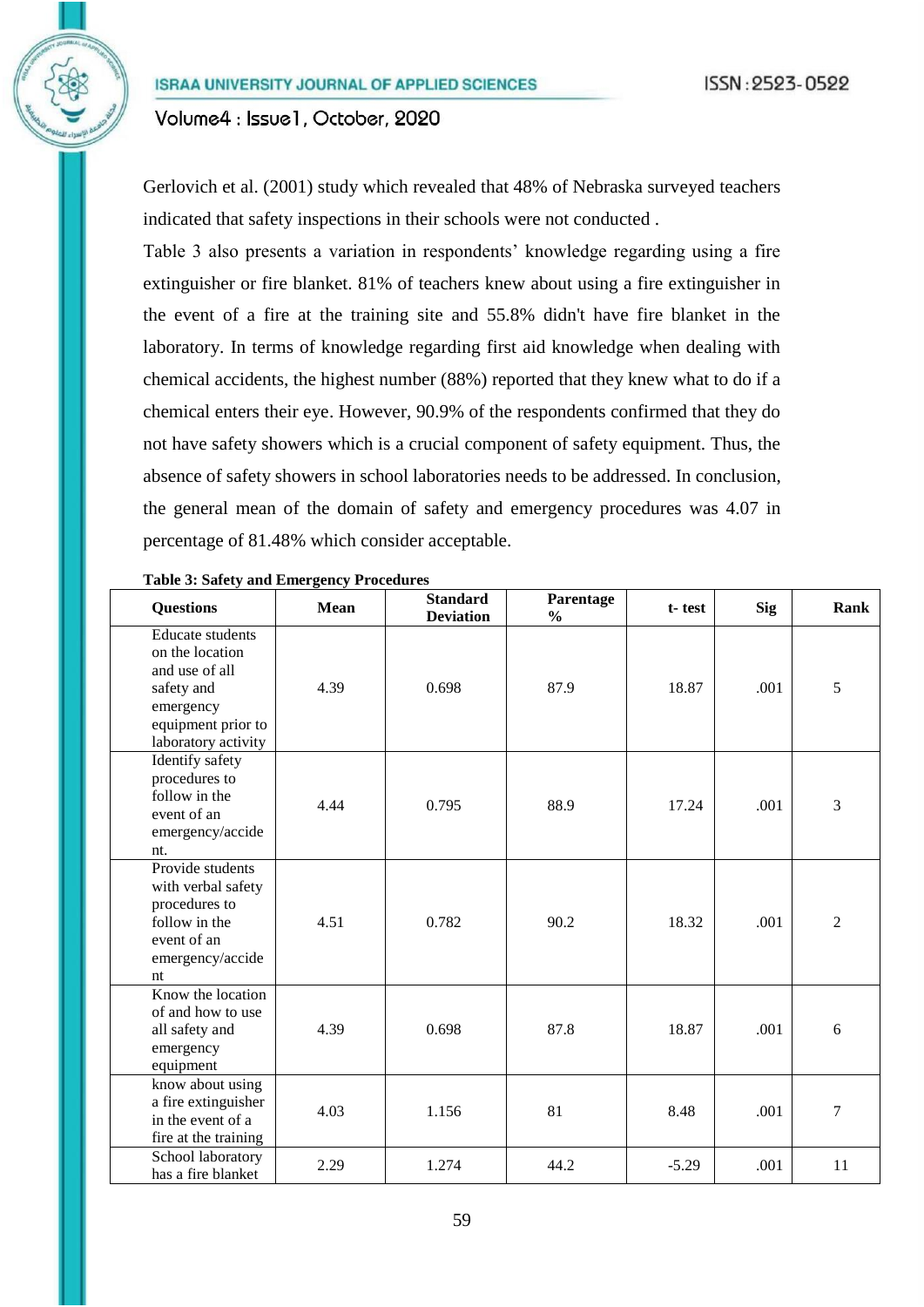## Volume4: Issue1, October, 2020

| Conduct<br>appropriate safety<br>and evacuation<br>drills on a regular<br>basis               | 4.36 | 0.865 | 87.4  | 14.86 | .001      | 8  |
|-----------------------------------------------------------------------------------------------|------|-------|-------|-------|-----------|----|
| In the laboratory<br>there are signs<br>and warnings of<br>biological and<br>chemical hazards | 3.64 | 1.310 | 72.9  | 4.67  | .001      | 10 |
| There are special<br>procedures for<br>dealing with toxic<br>and dangerous<br>chemicals       | 3.86 | 1.034 | 77.1  | 7.85  | .001      | 9  |
| I know what I<br>should do if a<br>chemical enters<br>my eye                                  | 4.40 | 0.667 | 88.0  | 19.91 | .001      | 4  |
| Safety shower is<br>not installed in<br>school laboratory                                     | 4.54 | 0.796 | 90.9  | 18.42 | .001      | 1  |
| <b>Whole domain</b>                                                                           | 4.07 | 0.915 | 81.48 | 13.88 | 0.00<br>1 |    |

### **4- Maintenance of Chemicals and using of MSDS**

According to World Health Organization (WHO) report, the major sources of chemical injuries worldwide were due to unsafe use of chemicals, lack of information on risks and education on their safe and wise use and lack of appropriate regulatory measures or the impossibility of enforcing them [\(WHO, 2009\)](#page-15-0). Therefore; most of the surveyed teachers had a good knowledge and practice in this issue where 73.6% of them performed regular inventory inspections of chemicals and 86.2% of them kept all chemicals in their original containers and make sure all chemicals and reagents are labelled. In addition to that 90.8% of them had a good knowledge about the storage, handling and disposal requirements for each chemical used and ensure chemicals not in use are stored in a locked facility with limited access. Moreover, 86.2% of the surveyed teachers ensured that hazardous chemicals had labels to identify their toxicity and flammability which can be impairment of indoor air quality and cause acute and chronic health hazards as shown in Table 4. Good practices were observed regarding the chemical labelling, storage and chemical inventory. [Stallings et al.](#page-15-5)  [\(2001\)](#page-15-5) study suggested that all chemicals should be labelled with their chemical name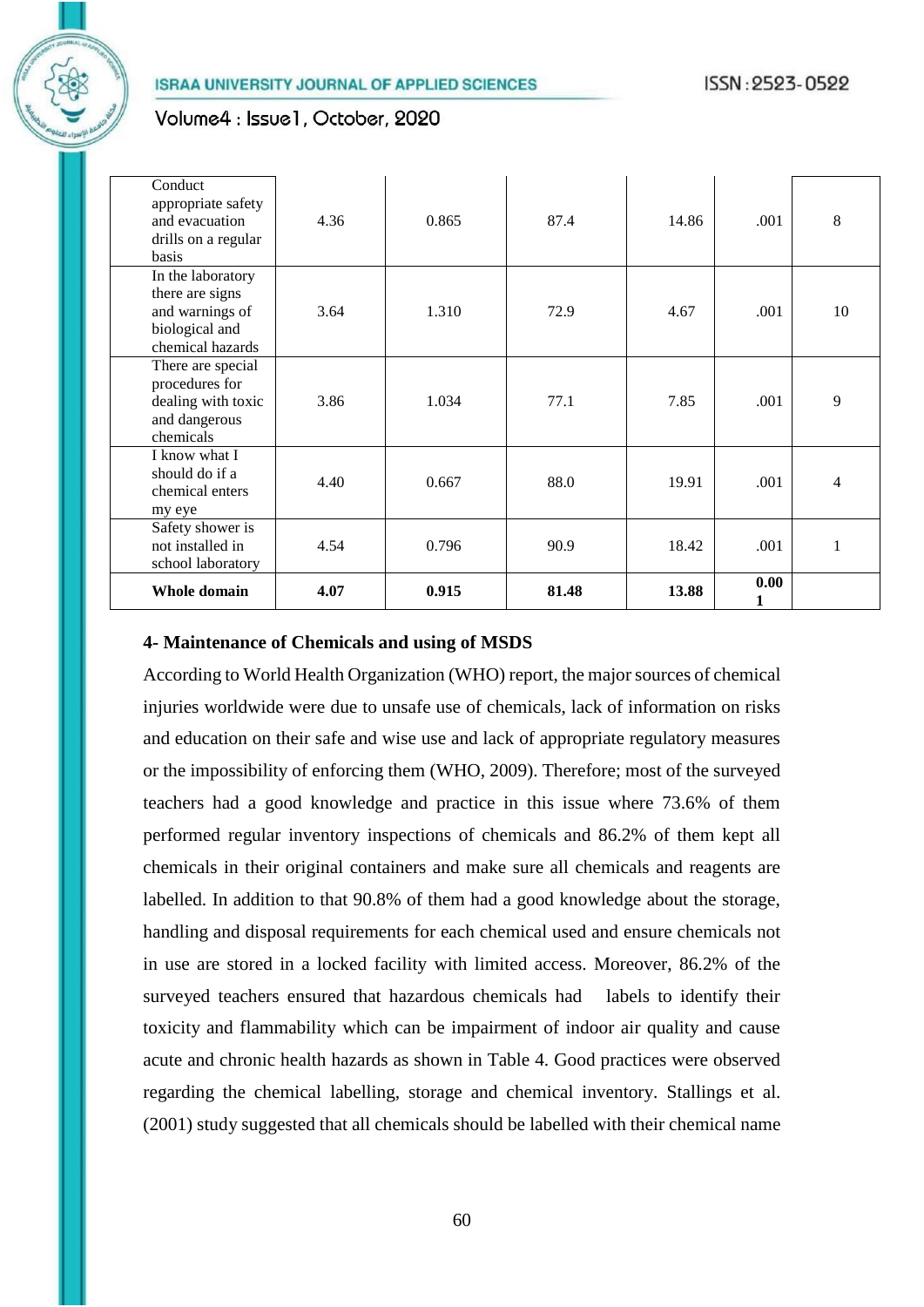and formula and they must be placed in their specific places to reduce the health hazards.

The Occupational Safety and Health Administration (OSHA) estimates that there are 575,000 hazardous chemical products in American workplaces. The adverse effects of these chemicals are acute toxicity, irritation, corrosion, sensitization, carcinogenicity, reproductive toxicity, and so on [\(Seki et al., 2001\)](#page-15-6). The MSDS was defined as one of the fundamentals for protection of workers from the harmful effects of chemicals. Thus, 48.0 % of the respondents used to consult the label and MSDS for disposal information and used to follow appropriate chemical disposal regulations as shown in Table 4. More than half the respondent teachers were unaware of MSDS which indicating a lack of training and explicit awareness at organizational level. It may also indicate a need to include chemical management education in the pre- service and in service teacher training programs by responsible institutions. It is obligatory for the school administration to provide the guidelines to science teachers about the nature, properties, classification labelling, transport and storage of chemicals before the performance of practical task for the safe use of chemicals and to minimize the risk of chemical injuries. [Stallings et al. \(2001\)](#page-15-5) study reported that by providing safety training to the teachers including use of MSDS will help to reduce the chemical hazards in the laboratory. In conclusion, the general mean of the domain of maintenance of chemicals and using of MSDS was 4.07 in percentage of 80.51%. This percentage considers acceptable.

| <b>Questions</b>                                                                                                 | Mean | <b>Standard</b><br><b>Deviation</b> | Parentage<br>$\%$ | t-test | <b>Sig</b> | <b>Rank</b> |
|------------------------------------------------------------------------------------------------------------------|------|-------------------------------------|-------------------|--------|------------|-------------|
| Perform<br>regular<br>inventory<br>inspections of<br>chemicals                                                   | 3.84 | 1.348                               | 73.6              | 5.94   | .001       | 5           |
| Update the<br>chemical<br>inventory at<br>least annually,<br>or as<br>requested by<br>the<br>administration<br>٠ | 3.84 | 1.348                               | 73.6              | 5.94   | .001       | 5           |

**Table 4: Maintenance of Chemicals and using of MSDS**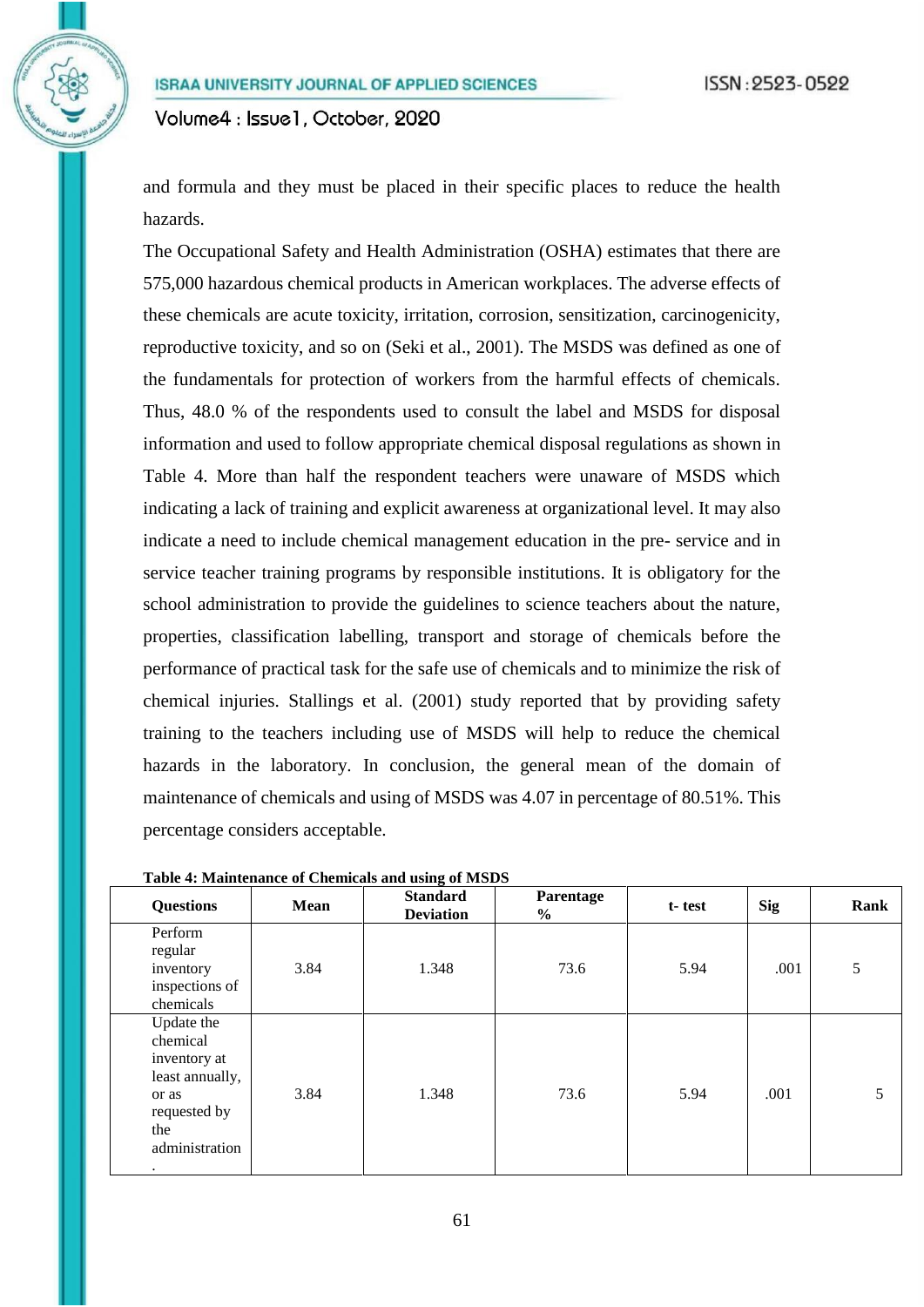# Volume4 : Issue1, October, 2020

| Whole<br>domain                                                                                                                                               |                                                                 | 4.07 | 0.97  | 80.51 | 13.65   | 0.001                                                |                |
|---------------------------------------------------------------------------------------------------------------------------------------------------------------|-----------------------------------------------------------------|------|-------|-------|---------|------------------------------------------------------|----------------|
| Consult the<br>Material<br>Safety Data<br>Sheet for<br>disposal<br>information<br>and always<br>follow<br>appropriate<br>chemical<br>disposal<br>regulations. | label and the                                                   | 2.40 | 1.288 | 48.0  | $-4.42$ | $\boldsymbol{0}$<br>$\boldsymbol{0}$<br>$\mathbf{1}$ | 6              |
| Know the<br>storage,<br>disposal<br>for each<br>chemical<br>used.                                                                                             | handling, and<br>requirements                                   | 4.52 | 0.824 | 90.8  | 17.52   | $.0\,$<br>$\boldsymbol{0}$<br>$\mathbf{1}$           | $\overline{2}$ |
| Ensure<br>in use are<br>stored in a<br>with limited<br>access.                                                                                                | chemicals not<br>locked facility                                | 4.36 | 0.865 | 86.2  | 14.86   | $.0\,$<br>$\boldsymbol{0}$<br>$\mathbf{1}$           | $\overline{4}$ |
| or in the<br>laboratory<br>chemical<br>hood.                                                                                                                  | Do not store<br>chemicals on<br>the lab bench,<br>on the floor, | 4.36 | 0.865 | 87.1  | 14.86   | 0.<br>$\boldsymbol{0}$<br>$\mathbf{1}$               | 3              |
| reagents are<br>labeled.                                                                                                                                      | Make sure all<br>chemicals and                                  | 4.36 | 0.865 | 86.2  | 14.86   | .001                                                 | $\overline{4}$ |
| If possible,<br>keep all<br>containers.                                                                                                                       | chemicals in<br>their original                                  | 4.36 | 0.865 | 86.2  | 14.86   | .001                                                 | $\overline{4}$ |
| food and<br>chemicals.                                                                                                                                        | Do not store<br>drink with any                                  | 4.64 | 0.526 | 92.9  | 29.66   | .001                                                 | $\mathbf{1}$   |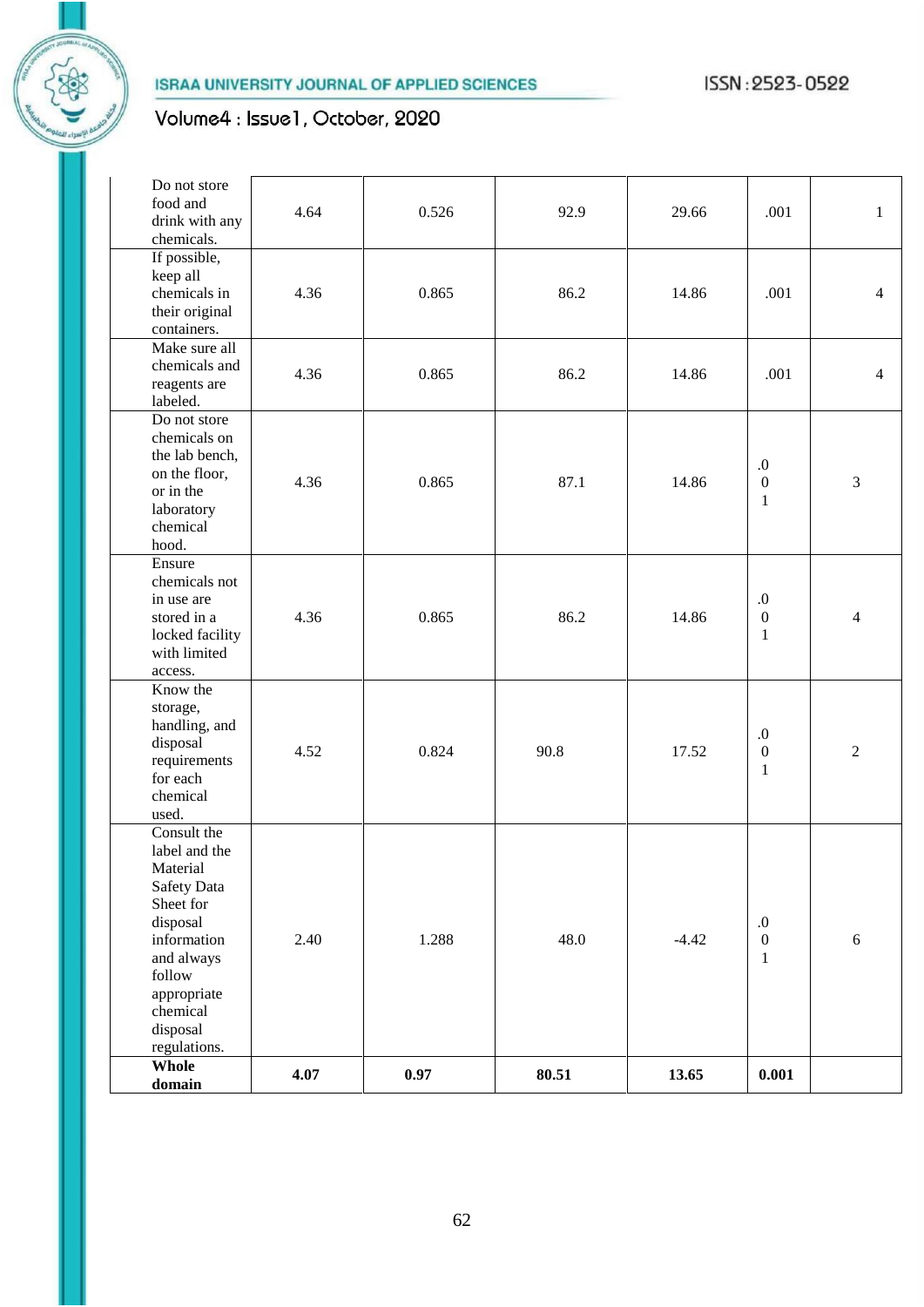Volume4: Issue1, October, 2020

## **5- Preparing for Laboratory Activities**

Preparing for the lessons and labs activities are very important skills that teachers must have during lesson planning. Moreover, science teachers that consider the safety issues before laboratory activities and weigh the potential risk factors against the educational value have fewer accidents. Papanastasiou (2001) study affirms that teacher's role during the learning process can directly or indirectly influence student attitude and hence student learning outcomes. Thus, 90.2% of the science teachers who surveyed had an understanding of all the potential hazards of the materials, the process, and the equipment involved in every laboratory activity and inspected all equipment/apparatus in the laboratory. In addition to that 96% of respondents instructed students on all laboratory procedures and discussed all safety concerns and potential hazards related to the laboratory work before starting the work. World Health Organization strongly emphasize that good chemical safety habits early, better prepare students to learn how to work safely and develop their individual sense of responsibility and good habits for the safe handling and use of chemicals [\(WHO, 2004\)](#page-15-7).

In conclusion, the general mean of the domain of preparing for laboratory activities was 4.67 in percentage of 93.1%. This percentage consider acceptable.

| <b>Questions</b>                                                                                                                                                   | <b>Mean</b> | <b>Standard</b><br><b>Deviation</b> | Parentage<br>$\%$ | t-test | <b>Sig</b> | Rank           |
|--------------------------------------------------------------------------------------------------------------------------------------------------------------------|-------------|-------------------------------------|-------------------|--------|------------|----------------|
| Have an<br>understanding of all<br>the potential<br>hazards of the<br>materials, the<br>process, and the<br>equipment involved<br>in every laboratory<br>activity. | 4.51        | 0.782                               | 90.2              | 18.32  | .001       | $\overline{2}$ |
| Inspect all<br>equipment/apparatu<br>s in the laboratory<br>before use.                                                                                            | 4.51        | 0.782                               | 90.2              | 18.32  | .001       | $\overline{2}$ |
| Before entering the<br>laboratory, instruct<br>students on all<br>laboratory proce-<br>dures that will be<br>conducted.                                            | 4.84        | 0.326                               | 96.0              | 30.0   | .001       | 1              |
| Discuss all safety<br>concerns and<br>potential hazards                                                                                                            | 4.84        | 0.326                               | 96.0              | 30.0   | .001       | $\mathbf{1}$   |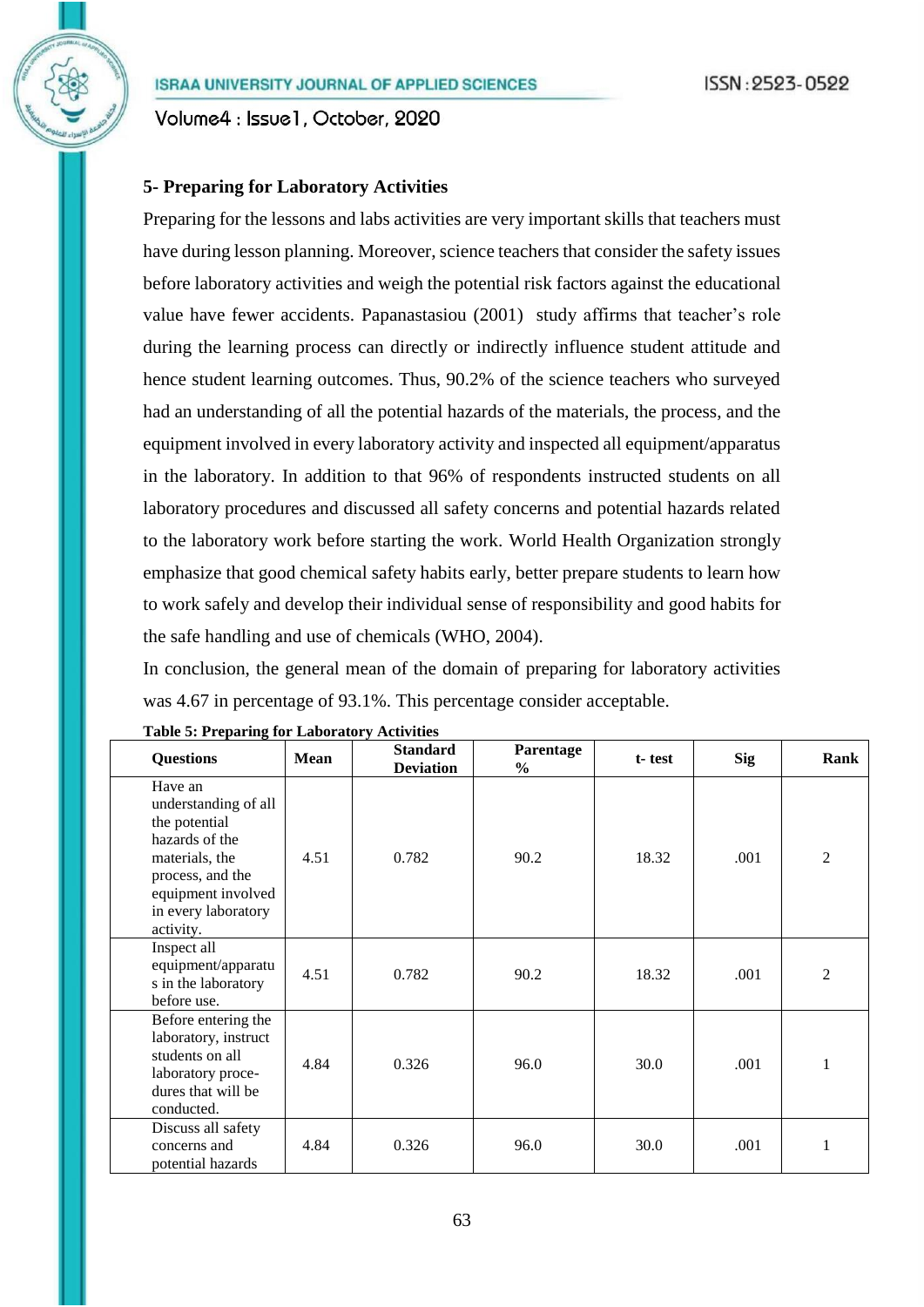## Volume4: Issue1, October, 2020

| related to the        |      |      |      |       |       |  |
|-----------------------|------|------|------|-------|-------|--|
| laboratory work       |      |      |      |       |       |  |
| that students will be |      |      |      |       |       |  |
| performing before     |      |      |      |       |       |  |
| starting the work.    |      |      |      |       |       |  |
| Document in lesson    |      |      |      |       |       |  |
| plan book.            |      |      |      |       |       |  |
| Whole domain          | 4.67 | 0.55 | 93.1 | 24.16 | 0.001 |  |

It is worth noting that when comparing the mean of the safety issues among science teacher by gender and job description, no statistical difference was noted ( $\alpha$  <0.05) by using T test as shown in Table 6.

**Table 6: The difference in mean of safety issues and chemical management among teachers using T test**.

|                    | Teacher responsibilities |            |             |               |  |
|--------------------|--------------------------|------------|-------------|---------------|--|
| Variables          | Record                   | Safety and | Maintenance | Preparing for |  |
|                    | keeping                  | Emergency  | of          | Laboratory    |  |
|                    |                          | Procedures | Chemicals   | Activities    |  |
| Gender             | $0.5*$                   | $0.4*$     | $0.25*$     | $0.025*$      |  |
| Job<br>Description | $0.46*$                  | $0.38*$    | $0.22*$     | $0.37*$       |  |

**\* mean p value**

Different studies reported that teachers with less experience had more accidents and had less information about safety issue in schools [\(Pisaniello et al., 2013;](#page-15-8) [Young,](#page-15-7)  [1970\)](#page-15-7). This may be due to insufficient familiarity with the facilities and/or classroom management. In our study there are no differences between the respondent teachers regarding there years of experiences and the knowledge they have because most of lab safety regulations in UNRWA schools are mandated as shown in Table (7). This finding is in accordance with Plohocki (1998) study.

#### **Table 7. The difference in mean of safety issues and chemical management among teachers using One WAY ANOVA test**

|                        | Teacher responsibilities |                         |                   |                             |  |  |
|------------------------|--------------------------|-------------------------|-------------------|-----------------------------|--|--|
| Variables              | Record<br>keeping        | Safety and<br>Emergency | Maintenance<br>οf | Preparing for<br>Laboratory |  |  |
|                        |                          | Procedures              | Chemicals         | Activities                  |  |  |
| Years of<br>experience | $2^*$                    | $2.4*$                  | $0.9*$            | $0.4*$                      |  |  |

\* mean p value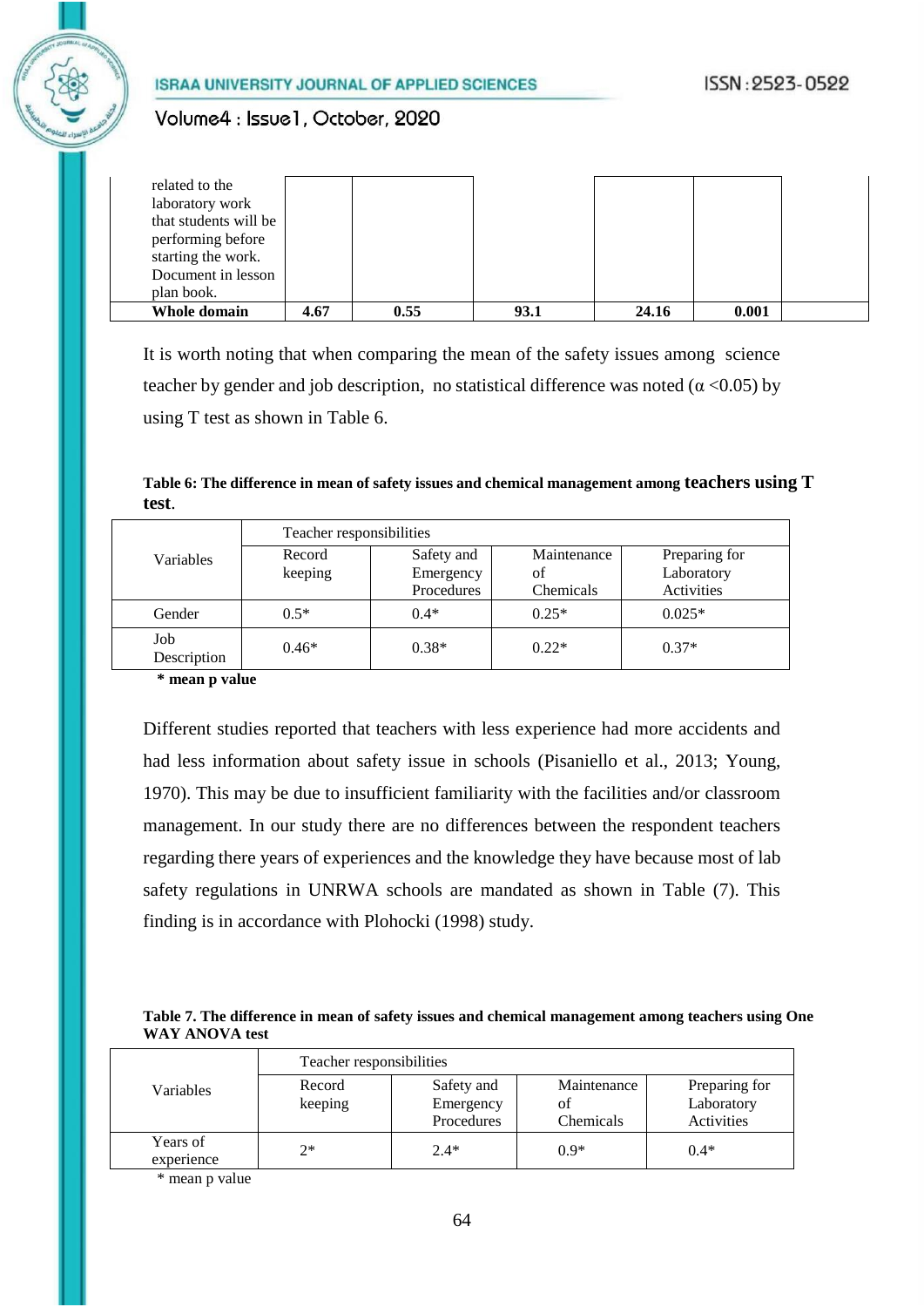Volume4: Issue1, October, 2020

## **3. CONCLUSION**

The findings indicate that the majority of the participants of the study had a high level of knowledge and a practice toward safe use of chemicals, personal protective environment, and storage & labelling of chemicals. Although there is a clear requirement and an obligation to adhere to standard precautions, these measures were poorly practiced by science teachers. The results show that 48% of the respondents only used protection glasses and mask inside the lab and 37.6% of them used pipette to draw samples of chemicals by their mouth. Moreover, the study has found that most of the laboratory lack of fire blanket and safety shower 55.8% and 90.9%; respectively. Furthermore, 52.0 % of the respondents did not consult the label and MSDS for disposal information. Hence, the science teacher may ensure that a copy of the Material Safety Data Sheet (MSDS) for each chemical is present at the site and available for review and strict implementation of waste management rules is needed. As a summary there are many things to do in this area such as:

•Teacher preparation and in-service training should include both in-depth subject matter and safety instruction.

•Schools should have an enforced written lab safety policy.

•All science laboratories should be adequately ventilated to assure a minimum ventilation therefore fume hood is essential.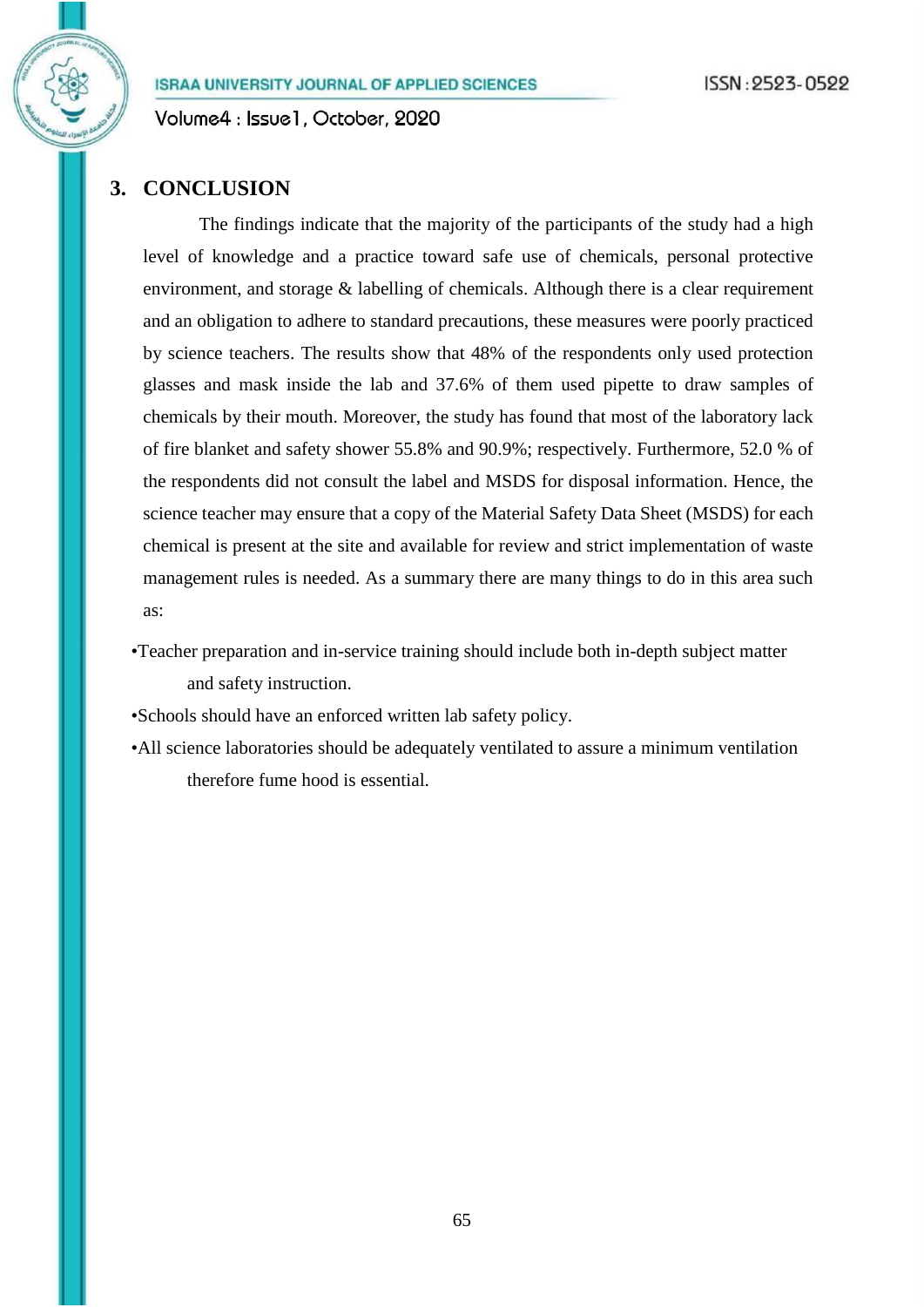## **References**

- <span id="page-14-10"></span>1. Akpullukcu, S., & Cavas, B. (2017). The Development of Laboratory Safety Questionnaire for Middle School Science Teachers. *Science Education International*, *28*(3), 224-231.
- 2. Arenas, M. D., Sánchez-Payá, J., Barril, G., García-Valdecasas, J., Gorriz, J. L., Soriano, A., ... & Espinosa, M. (2005). A multicentric survey of the practice of hand hygiene in haemodialysis units: factors affecting compliance. *Nephrology Dialysis Transplantation*, *20*(6), 1164-1171.
- <span id="page-14-4"></span>3. Brundage, P., & Palassis, J. (2006). School Chemistry Laboratory Safety Guide. *Centers for Disease Control and Prevention*. [https://www.cdc.gov/niosh/docs/2007-107/pdfs/2007-](https://www.cdc.gov/niosh/docs/2007-107/pdfs/2007-107.pdf?id=10.26616/NIOSHPUB2007107) [107.pdf?id=10.26616/NIOSHPUB2007107](https://www.cdc.gov/niosh/docs/2007-107/pdfs/2007-107.pdf?id=10.26616/NIOSHPUB2007107)
- 4. Collins, J. J., Bodner, K. M., & Bus, J. S. (2013). Cancer mortality of workers exposed to styrene in the US reinforced plastics and composite industry. *Epidemiology*, 195-203.
- <span id="page-14-11"></span>5. Abou El-Enein, N. Y., & El Mahdy, H. M. (2011). Standard precautions: a KAP study among nurses in the dialysis unit in a University Hospital in Alexandria, Egypt. *The Journal of the Egyptian Public Health Association*, *86*(1 and 2), 3-10.
- <span id="page-14-6"></span>6. Gerlovich, J. A., Wilson, E., & Parsa, R. (1998). Safety issues and Iowa science teachers. *Journal of the Iowa Academy of Science: JIAS*, *105*(4), 152-157.
- 7. Gerlovich, J. A., Whitsett, J., Lee, S., & Parsa, R. (2001). Surveying safety. *The science teacher*, *68*(4), 31.
- <span id="page-14-1"></span>8. Gunstone, R. F. (1991). Reconstructing theory from practical experience. *Practical science*, 67-77.
- <span id="page-14-5"></span>9. Hagelberg, R. R., & Dombrowski, J. M. (1987). What Research Says: A Survey of Safety in High School Science Laboratories in Arizona. *School Science and Mathematics*, *87*(4), 328-344.
- <span id="page-14-8"></span>10. Joshua, M. T. a. B., B.A. (2004). Teachers' perception of students evaluation of teaching effectiveness *An Online Journal of the African Educational Research Network,* The African Symposium. (Vol. 4) 35- 46.
- <span id="page-14-0"></span>11. Kouzov, O., & Pavlova, D. Unchain the education through mobility. In *UNESCO International Workshop* (p. 29).
- <span id="page-14-2"></span>12. Lazarowitz, R., & Tamir, P. (1994). Research on using laboratory instruction in science. *Handbook of research on science teaching and learning*, 94-130.
- <span id="page-14-3"></span>13. Lunetta, V. N. (1998). The school science laboratory: Historical perspectives and contexts for contemporary teaching. *International handbook of science education*, *1*, 249-262.
- 14. Malik, S., Ajaz, N., & Jumani, N. B. (2016). Professional Knowledge, Attitude and Practice of Teachers. *Pakistan Journal of Social Sciences (PJSS)*, *36*(1), 199-208.
- 15. MOE, Minstery of Education –Palestine. *Annual Educational Statistics 2019/2020* ,(2019). (https:/[/www.mohe.ps/home/cms/uploads/2020](http://www.mohe.ps/home/cms/uploads/2020)
- <span id="page-14-7"></span>16. Olson, S., & Loucks-Horsley, S. (2000). *Inquiry and the National Science Education Standards: A guide for teaching and learning*. Washington, DC: National Academies Press.
- 17. Papanastasiou, E. C. (2001). Willingness to follow math-related careers among seniors in math classes: The case of Cyprus. *Science Education International*, *13*(2), 20-21.
- 18. Peñas, F. J., Barona, A., Elías, A., & Olazar, M. (2006). Implementation of industrial health and safety in chemical engineering teaching laboratories. *Journal of Chemical Health & Safety*, *13*(2), 19-23.
- <span id="page-14-9"></span>19. Pisaniello, D. L., Stewart, S. K., Jahan, N., Pisaniello, S. L., Winefield, H., & Braunack-Mayer, A. (2013). The role of high schools in introductory occupational safety education–Teacher perspectives on effectiveness. *Safety science*, *55*, 53-61.